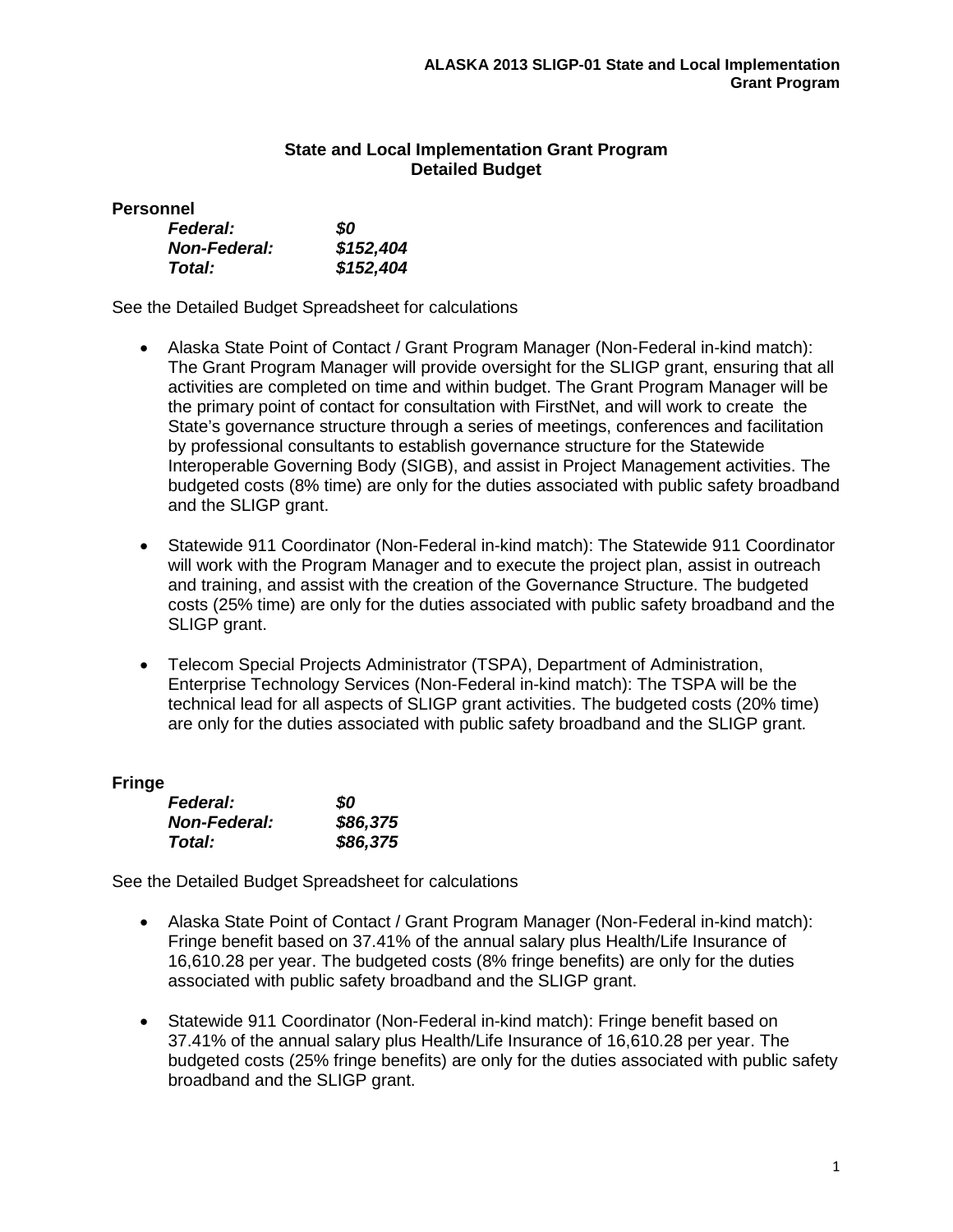• Telecom Special Projects Administrator (TSPA), Department of Administration, Enterprise Technology Services (Non-Federal in-kind match): Fringe benefit based on 37.41% of the annual salary plus Health/Life Insurance of 16,610.28 per year. The budgeted costs (20% fringe benefits) are only for the duties associated with public safety broadband and the SLIGP grant.

# **Travel**

| <b>Federal:</b>     | \$122,859 |
|---------------------|-----------|
| <b>Non-Federal:</b> | \$44,111  |
| Total:              | \$166,970 |

See the Detailed Budget Spreadsheet for calculations

- In-state Travel for Governance meetings: 14 individuals including the Grant Program Manager, Telecom Special Projects Administrator (TSPA), and the 911 Coordinator will travel to 6 in-state meetings to create the SIGB. Airfare is estimated at \$600/ticket; hotel is estimated at \$150/night for one night; per diem is estimated at \$50/day for two days, for a total of \$850/trip The costs will be split between Federal 42,859 and Non-Federal, cash contribution of 28,541.
- Outreach / Education/Training Activities: 2 individuals will travel to 9 (Hub) locations within Alaska to Communicate and Educate in the SLIGP activities. Airfare is estimated at \$600/ticket; hotel is estimated at \$115 /night for one night; per diem is estimated at \$50/day for three days, for a total of \$865/trip. Non-Federal cash contribution of 15,570 is applied to this line item.
- Travel for Regional and National Meetings with FirstNet: 10 individuals will attend 8 meetings. Airfare is estimated at \$800/ticket; hotel is estimated at \$100/night for one night; per diem is estimated at \$50/day for two days, for a total of \$1000/trip

## **Equipment**

| <b>Federal:</b>     | 80 |
|---------------------|----|
| <b>Non-Federal:</b> | 80 |
| Total:              | 80 |

We do not plan to have any equipment costs for this grant program.

## **Supplies**

| <b>Federal:</b>     | \$13,441 |
|---------------------|----------|
| <b>Non-Federal:</b> | SO.      |
| Total:              | \$13,411 |

See the Detailed Budget Spreadsheet for calculations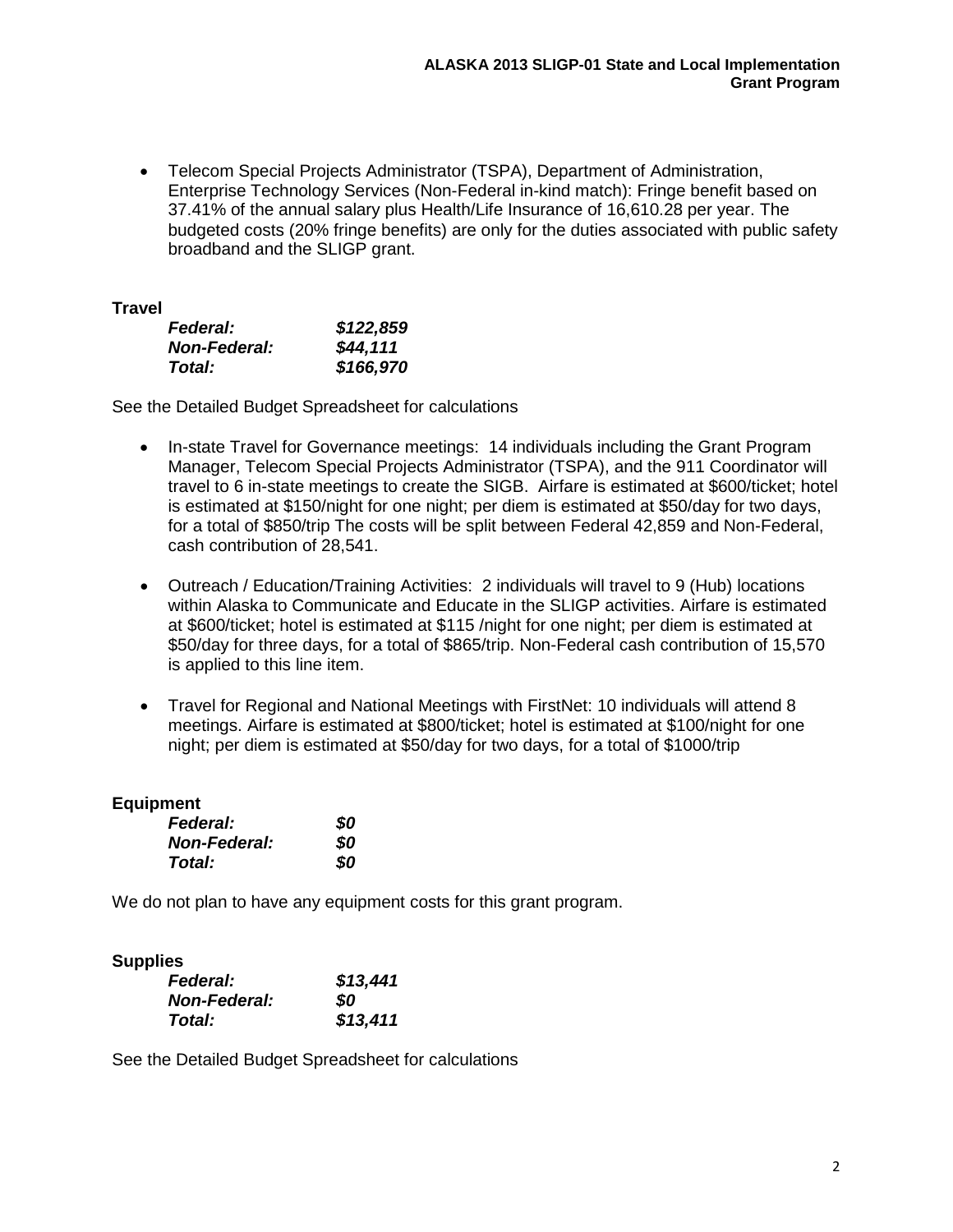- Office Supplies (Federal): This includes paper, folders, pens, toner and other general office supplies, which will be used by members of the project on grant-related activities.
- Multi-Function color printer (Federal): A printer will be purchased for the Grant Program Manager and Telecom Special Projects Administrator (TSPA), to support their grantrelated activities.
- Laptops (Federal): The purchase of new laptops for the Telecom Special Projects Administrator (TSPA), the 911 Coordinator and administrative support is for use while on travel and for conducting other grant-related work.
- Software (Federal): The software will support the purchase of the Laptops.

# **Contractual**

| <b>Federal:</b>     | \$1,864,235 |
|---------------------|-------------|
| <b>Non-Federal:</b> | SO          |
| Total:              | \$1,864,235 |

See the Detailed Budget Spreadsheet for calculations

- Project Management: A full time Project Manager will be procured through existing state contracts and the Western States Contracting Alliance – WSCA to oversee and manager all aspects of the SLIGP grant and processes. The duties will include:
	- Preparation of the Project Plan and manage the entire effort from beginning to end.
	- Monitor progress on all aspects of the project plan, tasks, and logs.
	- Facilitate meetings with project team members to discuss progress, issues, etc.
	- Alter the scope of the project or obtain additional resources as required to ensure that the project is completed on time and on schedule.
	- Coordinate communication between team members and FirstNet.
	- Provide regular updates to management and the Grant Administrator.
- Website Development and Maintenance: The State will contract with a website development firm to create and maintain a website for the purpose of public awareness and education on the PSBN. The site would also be used by team, work group, and committee members for reviews and status updates.
- Phase II Data Collection: The State will contract with a data collection firm to gather information about existing infrastructure, potential users, and other information as requested by FirstNet.

# **Construction**

| <b>Federal:</b>     | 80 |
|---------------------|----|
| <b>Non-Federal:</b> | 80 |
| Total:              | 80 |

We do not plan to have any construction costs for this grant program.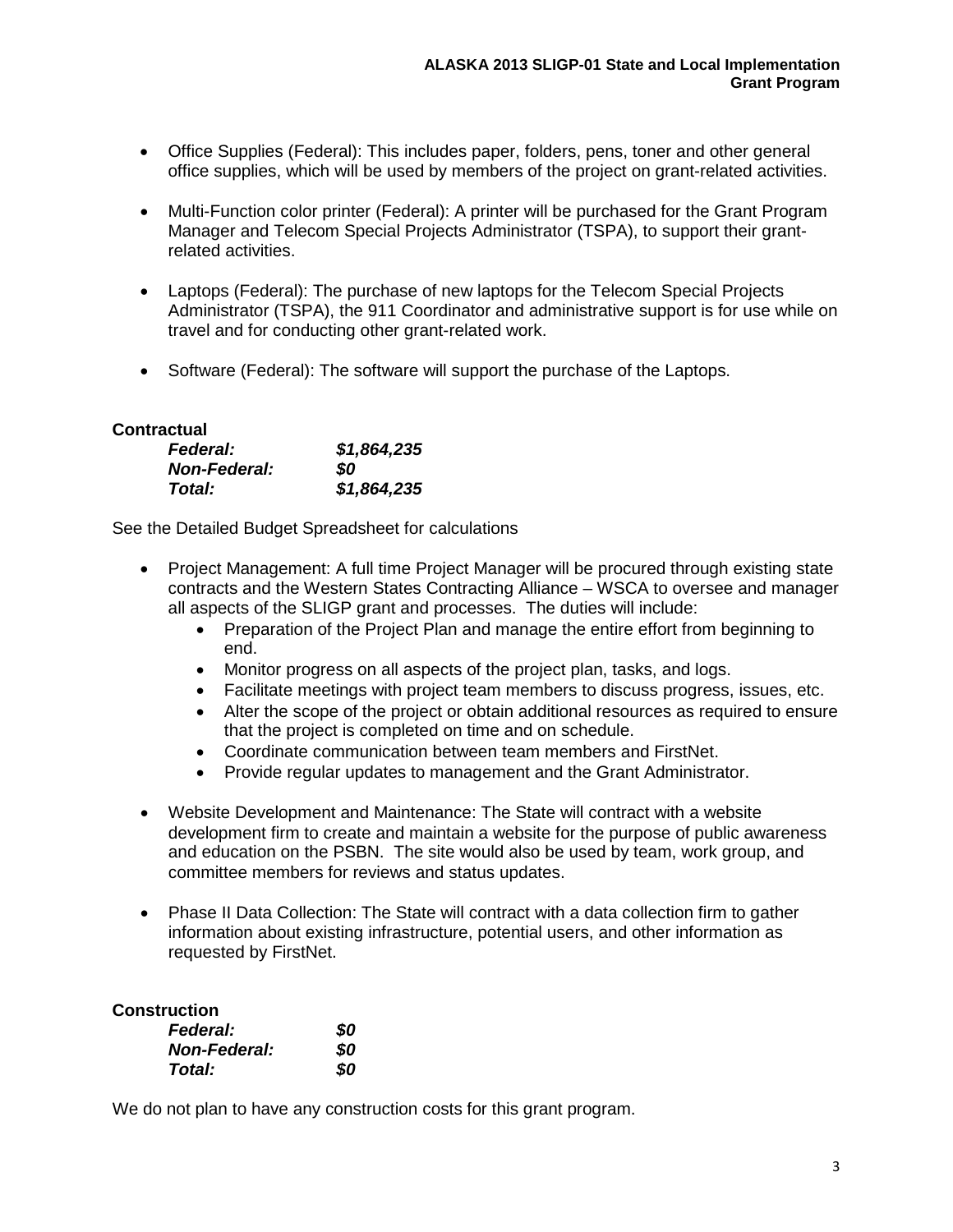**Other**

| <b>Federal:</b>     | \$5,334 |
|---------------------|---------|
| <b>Non-Federal:</b> | \$2,510 |
| Total:              | \$7,844 |

See the Detailed Budget Spreadsheet for calculations

- Wireless Connection for Laptops: The two laptops purchased for the Telecom Special Projects Administrator (TSPA) and the 911 Coordinator will have wireless connections to facilitate work while at meetings and on travel.
- Printing: As part of the State's education and outreach activities, we plan to produce five fliers that provide information on the PSBN and how it can be used by various public safety entities. We plan to print copies and distribute them at meetings with local and tribal jurisdictions.
- Postage: To provide material/information to various public safety entities on the PSBN.

## **Indirect**

| <b>Federal:</b>     | SO        |
|---------------------|-----------|
| <b>Non-Federal:</b> | \$216,067 |
| Total:              | \$216,067 |

See the Detailed Budget Spreadsheet for calculations

• Indirect Costs (Non-Federal in-kind match): Department of Public Safety (DPS) Indirect Cost Rate with cognizant federal agency, U.S. Department of Justice (DOJ) developed rate of 9.55%for FY 2014 and 9.43% FY 2015 to cover all direct charges minus in-kind and cash contributions – see Negotiated Agreement dated January 31, 2013

#### **TOTALS**

| <b>Federal:</b>     | \$2,005,869 |
|---------------------|-------------|
| <b>Non-Federal:</b> | \$501,467   |
| Total:              | \$2,507,336 |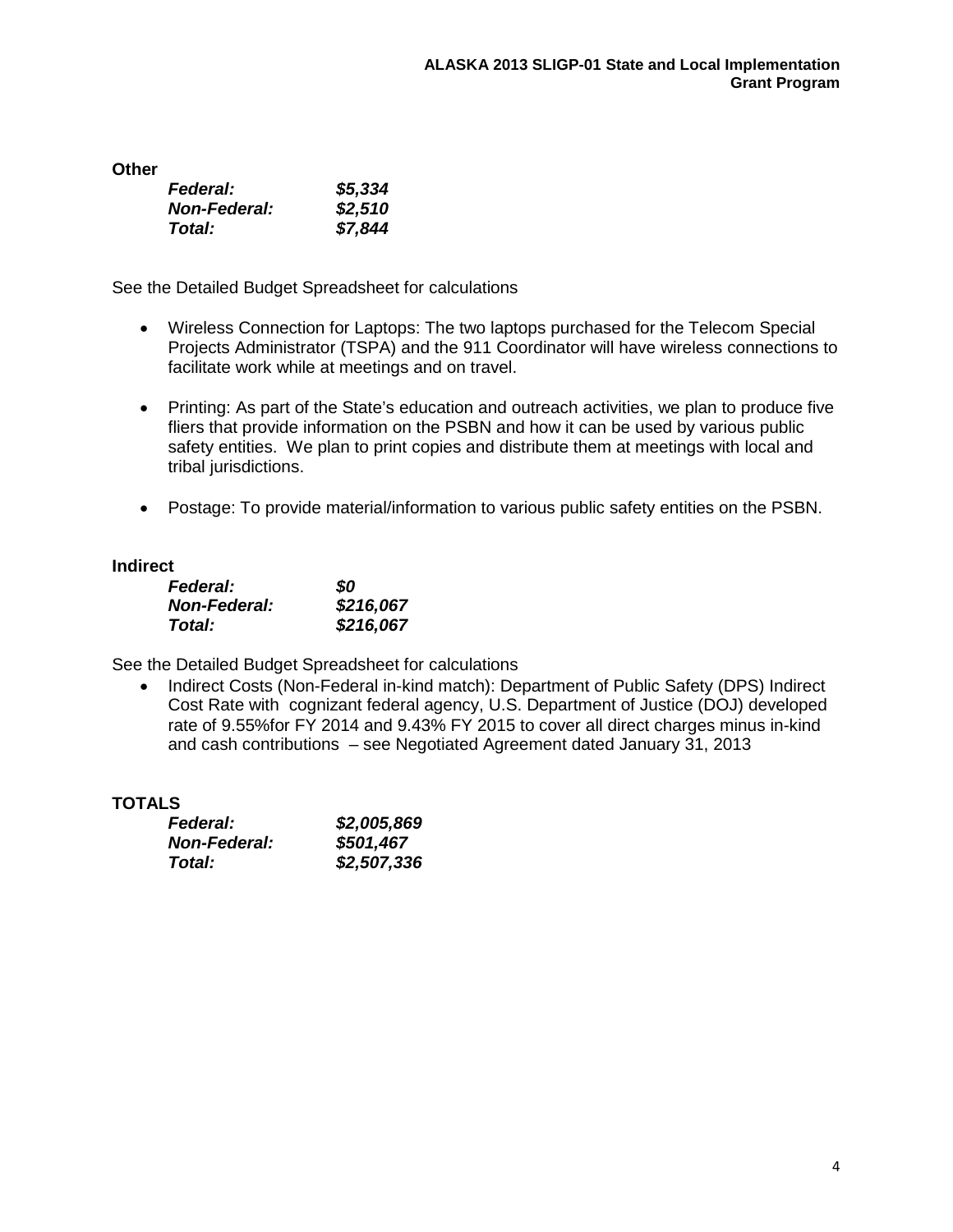# 2013 SLIGP Detailed Budget Spreadsheet - Alaska

|                                                                                                                                                                                                                                                                                                                                                                                 | Detailed Description of Budget (for full grant |                  |                      | <b>Breakdown of Costs</b> |                      |
|---------------------------------------------------------------------------------------------------------------------------------------------------------------------------------------------------------------------------------------------------------------------------------------------------------------------------------------------------------------------------------|------------------------------------------------|------------------|----------------------|---------------------------|----------------------|
| Category                                                                                                                                                                                                                                                                                                                                                                        |                                                | period)          |                      |                           |                      |
| a. Personnel                                                                                                                                                                                                                                                                                                                                                                    | <b>Quantity</b>                                | <b>Unit Cost</b> | <b>Total Cost</b>    | <b>Federal</b>            | <b>Non-Federal</b>   |
| Governor's designated point of contact:<br>Deputy Director, Alaska State Troopers,<br>Department of Public Safety will spend 8%<br>on SLIGP work. The annual salary is<br>139,335.                                                                                                                                                                                              | 3 years @ 8%                                   | \$139,335        | \$33,440             | \$0                       | \$33,440             |
| The Statewide 911 Coordinator will spend<br>25% of the time on SLIGP grant activities<br>for 3 years. The 911 Coordinator's annual<br>salary is \$75,510.                                                                                                                                                                                                                       | 3 years @ 25%                                  | \$75,510         | \$56,633             | \$0                       | \$56,633             |
| Telecom Special Projects Administrator,<br>Department of Administration, Enterprise<br>Technology Services will spend 20% on<br>SLIGP grant for 3 years. The annual<br>salary is \$103,885.                                                                                                                                                                                     | 3 years @ 20%                                  | \$103,885        | \$62,331             | \$0                       | \$62,331             |
| <b>Total Personnel</b>                                                                                                                                                                                                                                                                                                                                                          |                                                |                  | \$152,404            | \$0                       | \$152,404            |
| <b>b. Fringe Benefits</b>                                                                                                                                                                                                                                                                                                                                                       | <b>Quantity</b>                                | <b>Unit Cost</b> | <b>Total Cost</b>    | <b>Federal</b>            | <b>Non-Federal</b>   |
| Governor's designated point of contact:<br>Deputy Director, Alaska State Troopers,<br>Department of Public Safety will spend 8%<br>on SLIGP work. See calculations on<br>Personnel sheet. Fringe benefit based on<br>37.41% of the annual salary plus<br>Health/Life Insurance of 16,610.28 per<br>year. The annual salary is 139,335.                                          | \$33,440                                       | \$15,998         | \$15,998             | \$0                       | \$15,998             |
| The Statewide 911 Coordinator will spend<br>25% of the time on SLIGP grant activities<br>for 3 years. See calculations on Personnel<br>sheet. Fringe benefit based on 37.41% of<br>the annual salary plus Health/Life<br>Insurance of 16,610.28 per year. The<br>911Coordinator's annual salary is<br>\$75,510.                                                                 | \$56,633                                       | \$33,644         | \$33,644             | \$0                       | \$33,644             |
| Telecom Special Projects Administrator,<br>Department of Administration, Enterprise<br>Technology Services will spend 20% on<br>SLIGP grant for 3 years. See calculations<br>on Personnel sheet. Fringe benefit based<br>on 37.41% of the annual salary plus<br>Health/Life Insurance of 16,610.28 per<br>year. The annual salary is \$103,885.<br><b>Total Fringe Benefits</b> | \$62,331                                       | \$36,733         | \$36,733<br>\$86,375 | \$0<br>\$0                | \$36,733<br>\$86,375 |
|                                                                                                                                                                                                                                                                                                                                                                                 |                                                |                  |                      |                           |                      |
| c. Travel                                                                                                                                                                                                                                                                                                                                                                       | Quantity                                       | <b>Unit Cost</b> | <b>Total Cost</b>    | <b>Federal</b>            | <b>Non-Federal</b>   |
| In-state Travel for Governance meetings:<br>14 individuals will travel to 6 meetings to<br>create the SIGB. Airfare is estimated at<br>\$600/ticket; hotel is estimated at<br>\$150/night for one night; per diem is<br>estimated at \$50/day for two days, for a<br>total of \$850/trip                                                                                        | 84 Trips                                       | \$850            | \$71,400             | \$42,859                  | \$28,541             |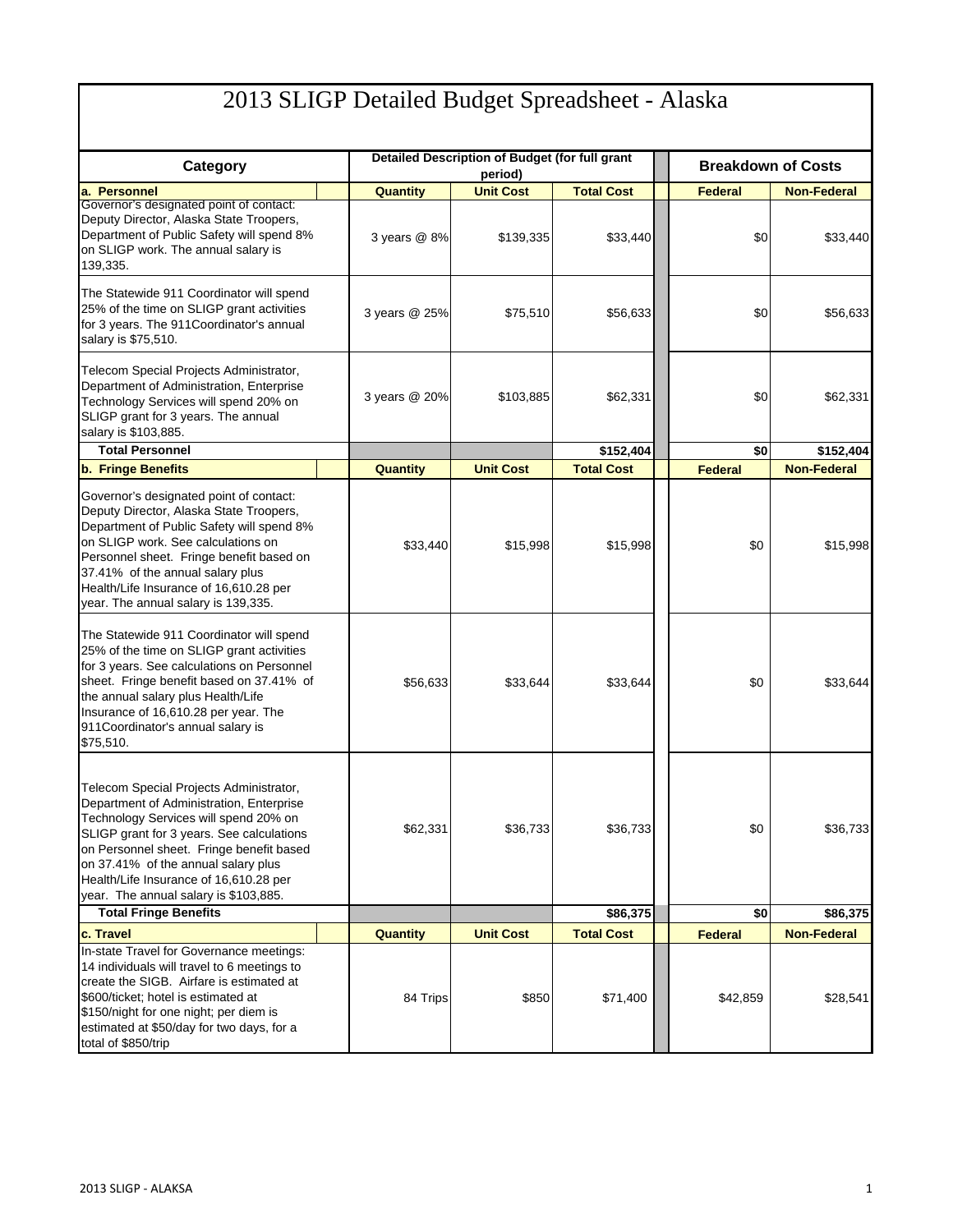| i. Indirect Costs                                                                                                                                                                                                                                                                                 | <b>Quantity</b> | <b>Unit Cost</b> | <b>Total Cost</b>        | <b>Federal</b> | <b>Non-Federal</b>        |
|---------------------------------------------------------------------------------------------------------------------------------------------------------------------------------------------------------------------------------------------------------------------------------------------------|-----------------|------------------|--------------------------|----------------|---------------------------|
| <b>Total Direct Charges</b>                                                                                                                                                                                                                                                                       |                 |                  | \$2,291,269              | \$2,005,869    | \$285,400                 |
|                                                                                                                                                                                                                                                                                                   |                 |                  |                          |                |                           |
| <b>Total Other</b>                                                                                                                                                                                                                                                                                |                 |                  | \$7,844                  | \$5,334        | \$2,510                   |
| Postage                                                                                                                                                                                                                                                                                           | 1 unit          | \$2,510          | \$2,510                  | \$0            | \$2,510                   |
| Printing<br>5 fliers, 5,000 copies each                                                                                                                                                                                                                                                           | 25,000 copies   | \$0.05           | \$1,250                  | \$1,250        | \$0                       |
| laptop's connection is \$56                                                                                                                                                                                                                                                                       |                 |                  |                          |                |                           |
| years = $72$ ; the monthly cost for each                                                                                                                                                                                                                                                          | 72              | \$56.73          | \$4,084                  | \$4,084        | \$0                       |
| 2 laptops/month x 12 months/year x 3                                                                                                                                                                                                                                                              |                 |                  |                          |                |                           |
| <b>Wireless Connection for Laptops</b>                                                                                                                                                                                                                                                            |                 |                  |                          | <b>Federal</b> |                           |
| <b>Total Construction</b><br>h. Other                                                                                                                                                                                                                                                             | <b>Quantity</b> | <b>Unit Cost</b> | \$0<br><b>Total Cost</b> | \$0            | \$0<br><b>Non-Federal</b> |
| N/A                                                                                                                                                                                                                                                                                               |                 |                  | \$0                      |                |                           |
| q. Construction                                                                                                                                                                                                                                                                                   | <b>Quantity</b> | <b>Unit Cost</b> | <b>Total Cost</b>        | <b>Federal</b> | <b>Non-Federal</b>        |
| <b>Total Contractual</b>                                                                                                                                                                                                                                                                          |                 |                  | 1,864,235<br>\$          | \$1,864,235    | \$0                       |
| (Phase II) Data Collection:<br>Data Collection includes two contract<br>individuals @ 1740 hours per year for 3<br>years @ 60 per hour (procured through<br>the existing State contract or through the<br><b>Western States Contracting Alliance -</b><br>WSCA).                                  | 1               | \$1,002,935      | \$1,002,935              | \$1,002,935    | \$0                       |
| Website Development and Maintenance:<br>1788 hrs./year for 3 years@ \$75 per hour<br>(procured through the existing WSCA<br>Contract) for outreach to stakeholders                                                                                                                                | 5364            | \$75             | \$402,300                | \$402,300      | \$0                       |
| Project Management:<br>A full time Project Manager will be<br>procured through the existing WSCA<br>Contract, 1800 hours per year for 3 years<br>@ 85 per hour                                                                                                                                    | 5400            | \$85             | \$459,000                | \$459,000      | \$0                       |
| f. Contractual                                                                                                                                                                                                                                                                                    | <b>Quantity</b> | <b>Unit Cost</b> | <b>Total Cost</b>        | <b>Federal</b> | <b>Non-Federal</b>        |
| <b>Total Supplies</b>                                                                                                                                                                                                                                                                             |                 |                  | \$13,441                 | \$13,441       | \$0                       |
| Software                                                                                                                                                                                                                                                                                          | $\overline{2}$  | \$418            | \$836                    | \$836          | \$0                       |
| Laptops                                                                                                                                                                                                                                                                                           | $\overline{c}$  | \$1,334          | \$2,668                  | \$2,668        | \$0                       |
| Multi function Color Laser Printer - (print,<br>copy, scan)                                                                                                                                                                                                                                       | 1               | \$2,300          | \$2,300                  | \$2,300        | \$0                       |
| budgeted at \$212/month for 3 years                                                                                                                                                                                                                                                               | 36              | \$212.00         | \$7,637                  | \$7,637        | \$0                       |
| e. Supplies<br><b>Office Supplies</b>                                                                                                                                                                                                                                                             | Quantity        | <b>Unit Cost</b> |                          | <b>Federal</b> | <b>Non-Federal</b>        |
| <b>Total Equipment</b>                                                                                                                                                                                                                                                                            |                 |                  | \$0<br><b>Total Cost</b> | \$0            | \$0                       |
| N/A                                                                                                                                                                                                                                                                                               | $\Omega$        | \$0              | \$0                      | \$0            | \$0                       |
| d. Equipment                                                                                                                                                                                                                                                                                      | Quantity        | <b>Unit Cost</b> | <b>Total Cost</b>        | <b>Federal</b> | <b>Non-Federal</b>        |
| <b>Total Travel</b>                                                                                                                                                                                                                                                                               |                 |                  | \$166,970                | \$122,859      | \$44,111                  |
| with FirstNet<br>10 individuals will attend 8 meetings<br>Airfare is estimated at \$800/ticket; hotel is<br>estimated at \$100/night for one night; per<br>diem is estimated at \$50/day for two days,<br>for a total of \$1000/trip                                                              | 80 trips        | \$1,000          | \$80,000                 | \$80,000       | \$0                       |
| within Alaska to Communicate and<br>Educate in the SLIGP activities. Airfare is<br>estimated at \$600/ticket; hotel is estimated<br>at \$115 night for one night; per diem is<br>estimated at \$50/day for three days, for a<br>total of \$1039/trip<br>Travel for Regional and National Meetings | 18 Trips        | \$865            | \$15,570                 | \$0            | \$15,570                  |
| Outreach / Education/Trainng Activities: 2<br>individuals will travel to 9 (Hub) locations                                                                                                                                                                                                        |                 |                  |                          |                |                           |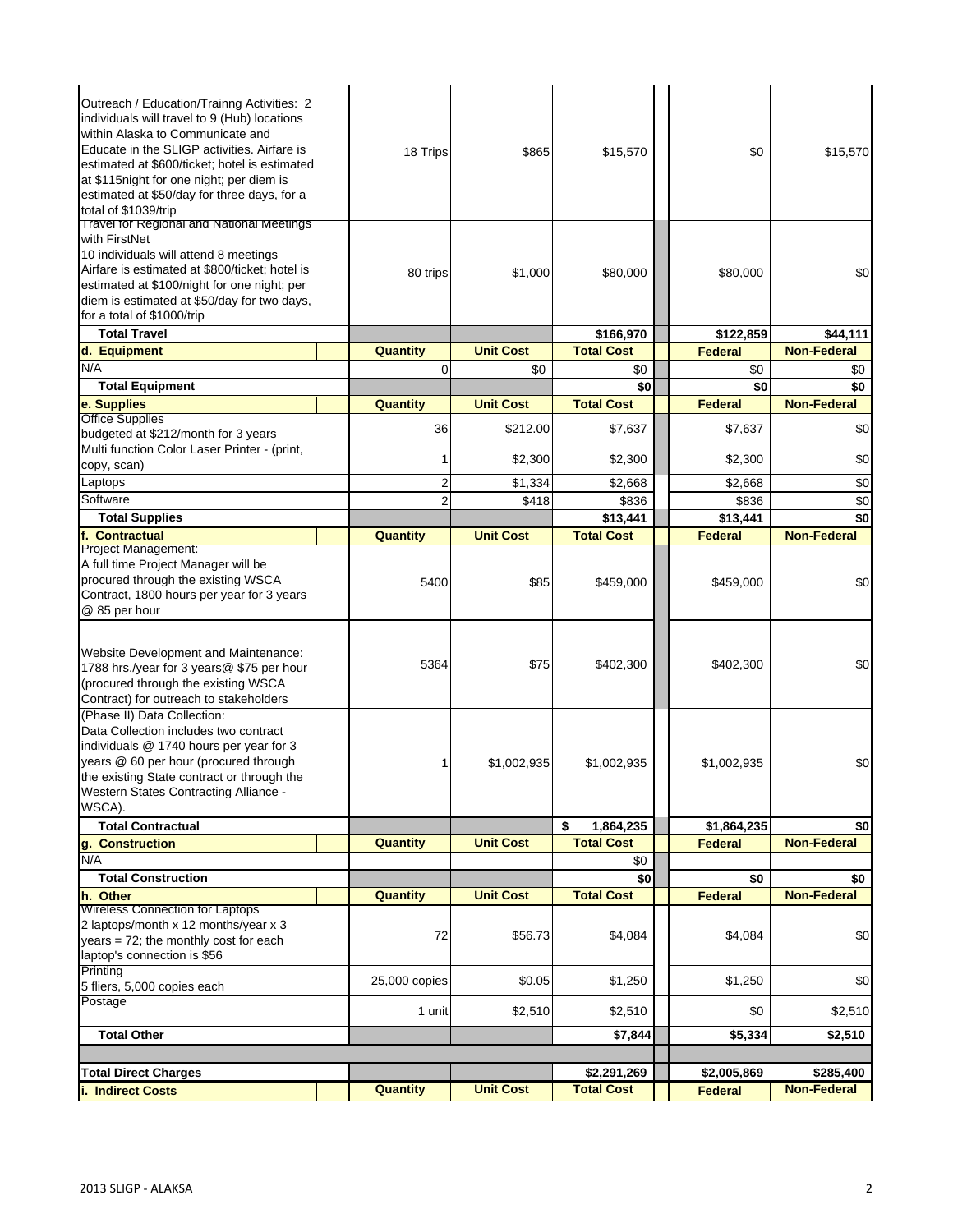| Indirect Costs (Non-Federal in-kind<br>match): Department of Public Safety<br>(DPS) Indirect Cost Rate with cognizant<br>federal agency, U.S. Department of<br>Justice (DOJ) developed rate of 9.55% to<br>cover all direct charges minus in-kind and<br>cash contr butions Based on FY 2014<br>Usage (\$60,027.60) |   | 9.55% | \$5.733     |             | \$5,733   |
|---------------------------------------------------------------------------------------------------------------------------------------------------------------------------------------------------------------------------------------------------------------------------------------------------------------------|---|-------|-------------|-------------|-----------|
| Indirect Costs (Non-Federal in-kind<br>match): Department of Public Safety<br>(DPS) Indirect Cost Rate with cognizant<br>federal agency, U.S. Department of<br>Justice (DOJ) developed rate of 9.43% to<br>cover all direct charges minus in-kind and<br>cash contr butions Based on FY2015                         |   |       |             |             |           |
| <b>Budget</b>                                                                                                                                                                                                                                                                                                       | 1 | 9.43% | \$105,167   |             | \$105,167 |
| mullect Costs (ivon-Federal In-Kind<br>match): Department of Public Safety<br>(DPS) Indirect Cost Rate with cognizant<br>federal agency, U.S. Department of<br>Justice (DOJ) developed rate of 9.43\% to<br>cover all direct charges minus in-kind and<br>cash contr butions Based on FY2016<br><b>Budget</b>       |   | 9.43% | \$105.167   |             | \$105,167 |
|                                                                                                                                                                                                                                                                                                                     |   |       |             |             |           |
| <b>Total Indirect</b>                                                                                                                                                                                                                                                                                               |   |       | \$216,067   | \$0         | \$216,067 |
| <b>TOTALS</b>                                                                                                                                                                                                                                                                                                       |   |       | \$2,507,336 | \$2,005,869 | \$501,467 |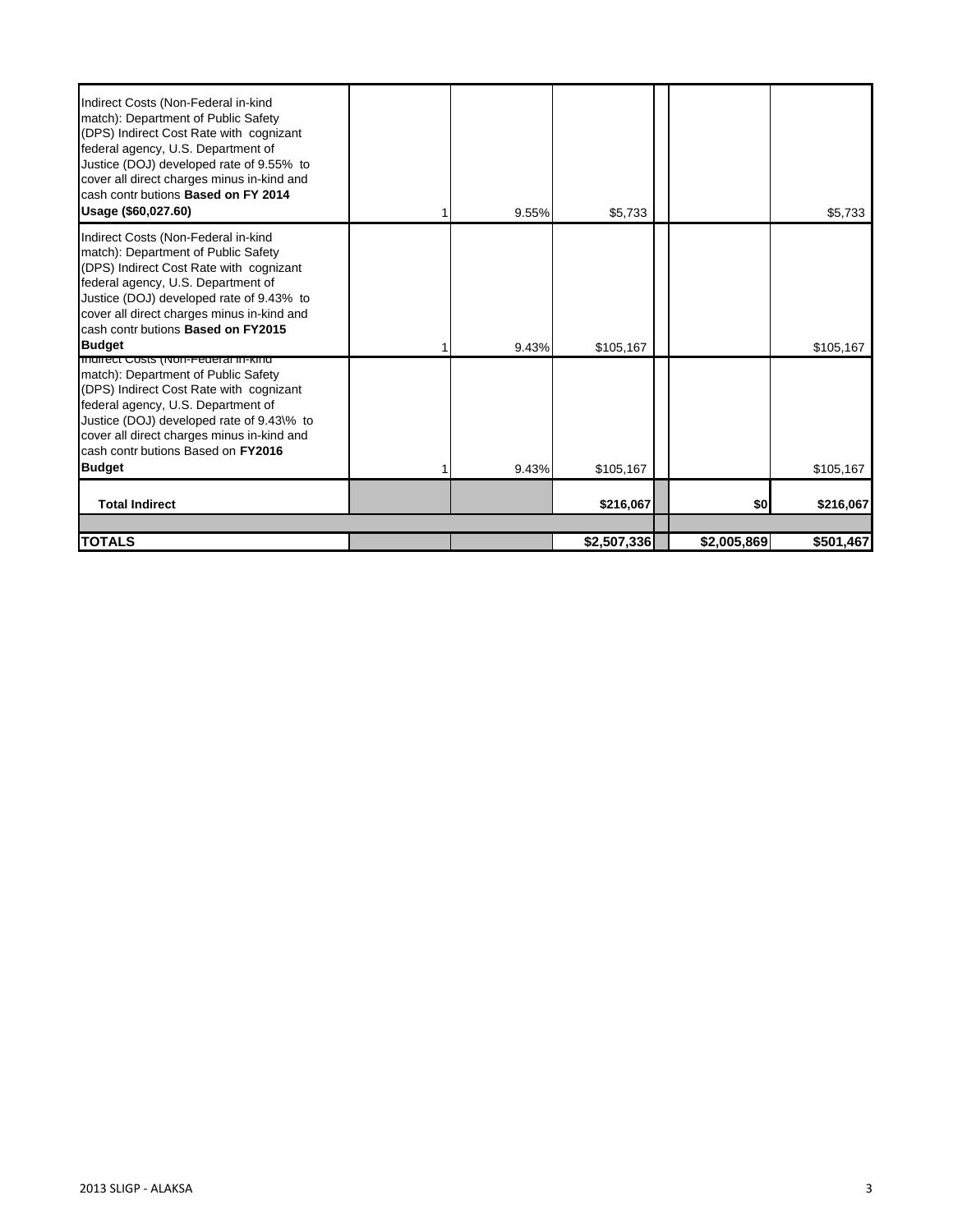|                                                                                                                |                                 |                                    |                                |            |                             | In-Kind Match (Non-Federal) |                                       |  |                                          |                                        |                                        |                                                        |                                                     |                                            |                                                |                      |            |
|----------------------------------------------------------------------------------------------------------------|---------------------------------|------------------------------------|--------------------------------|------------|-----------------------------|-----------------------------|---------------------------------------|--|------------------------------------------|----------------------------------------|----------------------------------------|--------------------------------------------------------|-----------------------------------------------------|--------------------------------------------|------------------------------------------------|----------------------|------------|
| Title                                                                                                          | Role                            |                                    | Percentage of<br>time Annually | Governance | Outreach<br><b>Training</b> | Project<br>Management       | Programming<br><b>Data Collection</b> |  | <b>Annual Personne</b><br>(Costs @ 100%) | <b>Annual Fringe</b><br>(Costs @ 100%) | <b>Annual Position</b><br>Costs (100%) | <b>Annual Personnel</b><br>by Percentage of<br>Project | <b>Annual Fringe</b><br>by Percentage of<br>Project | Personnel<br>3 Year Total<br>by Percentage | Fringe<br><b>3 Year Total</b><br>by Percentage | <b>Project Total</b> |            |
| Governor's designated point of contact: Deputy Director, Alaska<br>State Troopers, Department of Public Safety | Point of Contact / Program Lead | Major Leveque                      | 8%                             | 8%         |                             |                             |                                       |  | $139,335$ \$                             | 66,658                                 | 205,993                                | 11,147                                                 | 5,333                                               | $33,440$ \$                                | 15,998                                         |                      | 49,438     |
| Statewide Interoperability Coordinator [SWIC], Department of Public<br>Safety                                  | Program Support                 | New Employee<br>(SWIC)             | 0%                             | 0%         | 0%                          |                             |                                       |  | $75,510$ \$                              | 44,859                                 | $120,369$ \$                           |                                                        |                                                     |                                            | $\sim$                                         |                      | $\sim$     |
| Statewide 911 Coordinator, Department of Public Safety                                                         | Program Support                 | John Rockwell                      | 25%                            | 15%        | 10%                         |                             |                                       |  | $75,510$ \$                              | 44,859                                 | 120,369 \$                             | 18,878 \$                                              | 11,215                                              | 56,633                                     | 33,644                                         |                      | 90,277     |
| Data Processing Manager III, Department Public Safety                                                          | Technology Lead - Project Mgt   | Tim Larrabee                       | 0%                             | 0%         |                             | 0%                          |                                       |  | $91,994$ \$                              | 50,519                                 | 142,513                                | $\sim$                                                 |                                                     |                                            |                                                |                      | $\sim$ $-$ |
| Division Director, Department of Administration, Enterprise<br><b>Technology Services</b>                      | Technology Lead - Programming   | Chief Information<br>Officer       | 0%                             | 0%         |                             |                             |                                       |  | $115,350$ \$                             | $67,978$ \$                            | 183,328 \$                             |                                                        | $\sim$                                              |                                            |                                                |                      |            |
| Data Processing Manager III, Department of Administration,<br><b>Enterprise Technology Services</b>            | <b>Technology Lead</b>          | <b>Chief Technology</b><br>Officer | 0%                             |            |                             |                             |                                       |  | $96,607$ \$                              | $56,932$ \$                            | $153,539$ \$                           |                                                        |                                                     | $\sim$                                     |                                                |                      |            |
| Telecom Special Projects Administrator, Department of<br>Administration, Enterprise Technology Services        | Telecom Lead - Program Mgt      | Jim Kohler                         | 20%                            | 15%        | 5%                          |                             |                                       |  | $103,885$ \$                             | $61,222$ \$                            | 165,107                                | 20,777                                                 | 12,244                                              | $62,331$ :                                 | 36,733                                         |                      | 99,064     |
| Budget / Finance Officer Department of Public Safety                                                           | Finance                         | Randy Hahn                         | 0%                             |            |                             |                             | 0%                                    |  | $133,106$ \$                             | 64,709                                 | 197,815                                | $\sim$                                                 |                                                     |                                            |                                                |                      | $\sim$     |
| Administrative Assistant, Department of Public Safety                                                          | Program Support                 | C. Spence                          | 0%                             |            |                             |                             | 0%                                    |  | $52,512$ \$                              | 36,255                                 | 88,767                                 | $\sim$                                                 | $\sim$                                              | $\sim$                                     | $\sim$                                         |                      | $\sim$     |
| Grant Administrator, Department of Public Safety                                                               | <b>Grant Administration</b>     | April Herzog                       | 0%                             |            |                             |                             | 0%                                    |  | $72,528$ \$                              | $43,237$ \$                            | $115,765$ \$                           |                                                        |                                                     |                                            |                                                |                      | $\sim$     |
|                                                                                                                |                                 |                                    |                                |            |                             |                             |                                       |  |                                          |                                        |                                        |                                                        |                                                     | $152,404$ \$                               |                                                | 86,375 \$            | 238,779    |
| <b>Budget Adjustment - SLIGP Grant submission:</b>                                                             |                                 |                                    |                                |            |                             |                             |                                       |  |                                          | <b>CONTRACTOR</b>                      |                                        |                                                        |                                                     |                                            |                                                |                      |            |
|                                                                                                                |                                 |                                    |                                |            |                             |                             |                                       |  |                                          |                                        |                                        |                                                        |                                                     | $152,404$ \$                               | 86,375                                         |                      | 238,779    |

| <b>Project (Federal)</b>                                                                                       |                                 |                              |                                |            |                             |                       |                                       |  |                                           |                                        |                                        |                                                        |                                                     |                                            |                                                |                      |
|----------------------------------------------------------------------------------------------------------------|---------------------------------|------------------------------|--------------------------------|------------|-----------------------------|-----------------------|---------------------------------------|--|-------------------------------------------|----------------------------------------|----------------------------------------|--------------------------------------------------------|-----------------------------------------------------|--------------------------------------------|------------------------------------------------|----------------------|
| Title                                                                                                          | Role                            |                              | Percentage of<br>time Annually | Governance | Outreach<br><b>Training</b> | Project<br>Management | Programming<br><b>Data Collection</b> |  | <b>Annual Personnel</b><br>(Costs @ 100%) | <b>Annual Fringe</b><br>(Costs @ 100%) | <b>Annual Position</b><br>Costs (100%) | <b>Annual Personnel</b><br>by Percentage of<br>Project | <b>Annual Fringe</b><br>by Percentage of<br>Project | Personnel<br>3 Year Total<br>by Percentage | Fringe<br><b>3 Year Total</b><br>by Percentage | <b>Project Total</b> |
| Governor's designated point of contact: Deputy Director, Alaska<br>State Troopers, Department of Public Safety | Point of Contact / Program Lead | Major Leveque                | 0%                             |            |                             |                       |                                       |  | $139,335$ \$                              | $66,658$ \$                            | 205,993                                | $\overline{\phantom{a}}$                               |                                                     |                                            |                                                |                      |
| Statewide Interoperability Coordinator [SWIC], Department of Public<br>Safety                                  | Program Support                 | New Employee                 | 0%                             |            |                             |                       |                                       |  | 75,510 \$                                 | $44,859$ \$                            | 120,369                                |                                                        |                                                     |                                            |                                                |                      |
| Statewide 911 Coordinator, Department of Public Safety                                                         | Program Support                 | John Rockwell                | 0%                             |            |                             |                       |                                       |  | 75,510 \$                                 | 44,859                                 | 120,369                                |                                                        |                                                     |                                            | $\sim$                                         |                      |
| Data Processing Manager III, Department Public Safety                                                          | Technology Lead - Project Mgt   | <b>Tim Larrabee</b>          | 0%                             |            |                             |                       |                                       |  | 91,994                                    | $50,519$ \$                            | 142,513                                | $\overline{\phantom{a}}$                               |                                                     |                                            | $\sim$                                         | $\sim$               |
| Division Director, Department of Administration, Enterprise<br><b>Technology Services</b>                      | Technology Lead - Programming   | Chief Information<br>Officer | 0%                             |            |                             |                       |                                       |  | $115,350$ \$                              | $67,978$ \$                            | 183,328 \$                             | $\sim$                                                 |                                                     |                                            | $\sim$                                         |                      |
| Data Processing Manager III, Department of Administration,<br><b>Enterprise Technology Services</b>            | <b>Technology Lead</b>          | Chief Technology<br>Officer  | 0%                             |            |                             |                       |                                       |  | $96,607$ \$                               | $56,932$ \$                            | 153,539                                | $\overline{\phantom{0}}$                               |                                                     |                                            |                                                |                      |
| Telecom Special Projects Administrator, Department of<br>Administration, Enterprise Technology Services        | Telecom Lead - Program Mgt      | Jim Kohler                   | 0%                             |            |                             |                       |                                       |  | 103,885                                   | 61,222                                 | 165,107                                | $\overline{\phantom{a}}$                               |                                                     |                                            |                                                |                      |
| Budget /Finance Officer Department of Public Safety                                                            | Finance                         | Randy Hahn                   | $0\%$                          |            |                             |                       |                                       |  | $133,106$ \$                              | 64,709 \$                              | 197,815                                | $\sim$                                                 |                                                     | $\overline{\phantom{a}}$                   | $\sim$                                         |                      |
| Administrative Assistant, Department of Public Safety                                                          | Program Support                 | C. Spence                    | 0%                             |            |                             |                       |                                       |  | 52,512                                    | $36,255$ \$                            | 88,767                                 | $\sim$                                                 |                                                     |                                            | $\sim$                                         |                      |
| Grant Administrator, Department of Public Safety                                                               | <b>Grant Administration</b>     | April Herzog                 | 0%                             |            |                             |                       |                                       |  | $72,528$ \$                               | $43,237$ \$                            | 115,765                                | $\overline{\phantom{0}}$                               |                                                     | $\sim$                                     | $\sim$                                         |                      |
|                                                                                                                |                                 |                              |                                |            |                             |                       |                                       |  |                                           |                                        |                                        |                                                        |                                                     |                                            |                                                |                      |

|                                                                                                                |                                 |                              | Fed & Non-Fed | Governance | Outreach        | Project           | Programming            |
|----------------------------------------------------------------------------------------------------------------|---------------------------------|------------------------------|---------------|------------|-----------------|-------------------|------------------------|
|                                                                                                                |                                 |                              | Combined      |            | <b>Training</b> | <b>Management</b> | <b>Data Collection</b> |
| Governor's designated point of contact: Deputy Director, Alaska<br>State Troopers, Department of Public Safety | Point of Contact / Program Lead | Major Leveque                | 8%            | 8%         | 0%              | 0%                | 0%                     |
| Statewide Interoperability Coordinator [SWIC], Department of Public<br>Safety                                  | Program Support                 | New Employee                 | 0%            | 0%         | 0%              | 0%                | 0%                     |
| Statewide 911 Coordinator, Department of Public Safety                                                         | Program Support                 | lohn Rockwell                | 25%           | 15%        | 10%             | 0%                | 0%                     |
| Data Processing Manager III, Department Public Safety                                                          | Technology Lead - Project Mgt   | Tim Larrabee                 | 0%            | 0%         | 0%              | 0%                | 0%                     |
| Division Director, Department of Administration, Enterprise<br><b>Technology Services</b>                      | Technology Lead - Programming   | Chief Information<br>Officer | 0%            | 0%         | 0%              | 0%                | 0%                     |
| Data Processing Manager III, Department of Administration,<br><b>Enterprise Technology Services</b>            | <b>Technology Lead</b>          | Chief Technology<br>Officer  | 0%            | 0%         | 0%              | 0%                | 0%                     |
| Telecom Special Projects Administrator, Department of<br>Administration, Enterprise Technology Services        | Telecom Lead - Program Mgt      | Jim Kohler                   | 20%           | 15%        | 5%              | 0%                | 0%                     |
| Budget /Finance Officer Department of Public Safety                                                            | Finance                         | Randy Hahn                   | 0%            | 0%         | 0%              | 0%                | 0%                     |
| Administrative Assistant, Department of Public Safety                                                          | Program Support                 | Spence (Exmpl)               | 0%            | 0%         | 0%              | 0%                | 0%                     |
| Grant Administrator, Department of Public Safety                                                               | <b>Grant Administration</b>     | April Herzog                 | 0%            | 0%         | 0%              | 0%                | 0%                     |

| Personnel | Fringe | Total |                     |  |  |  |
|-----------|--------|-------|---------------------|--|--|--|
| 152,404   |        |       | 86,375   \$ 238,779 |  |  |  |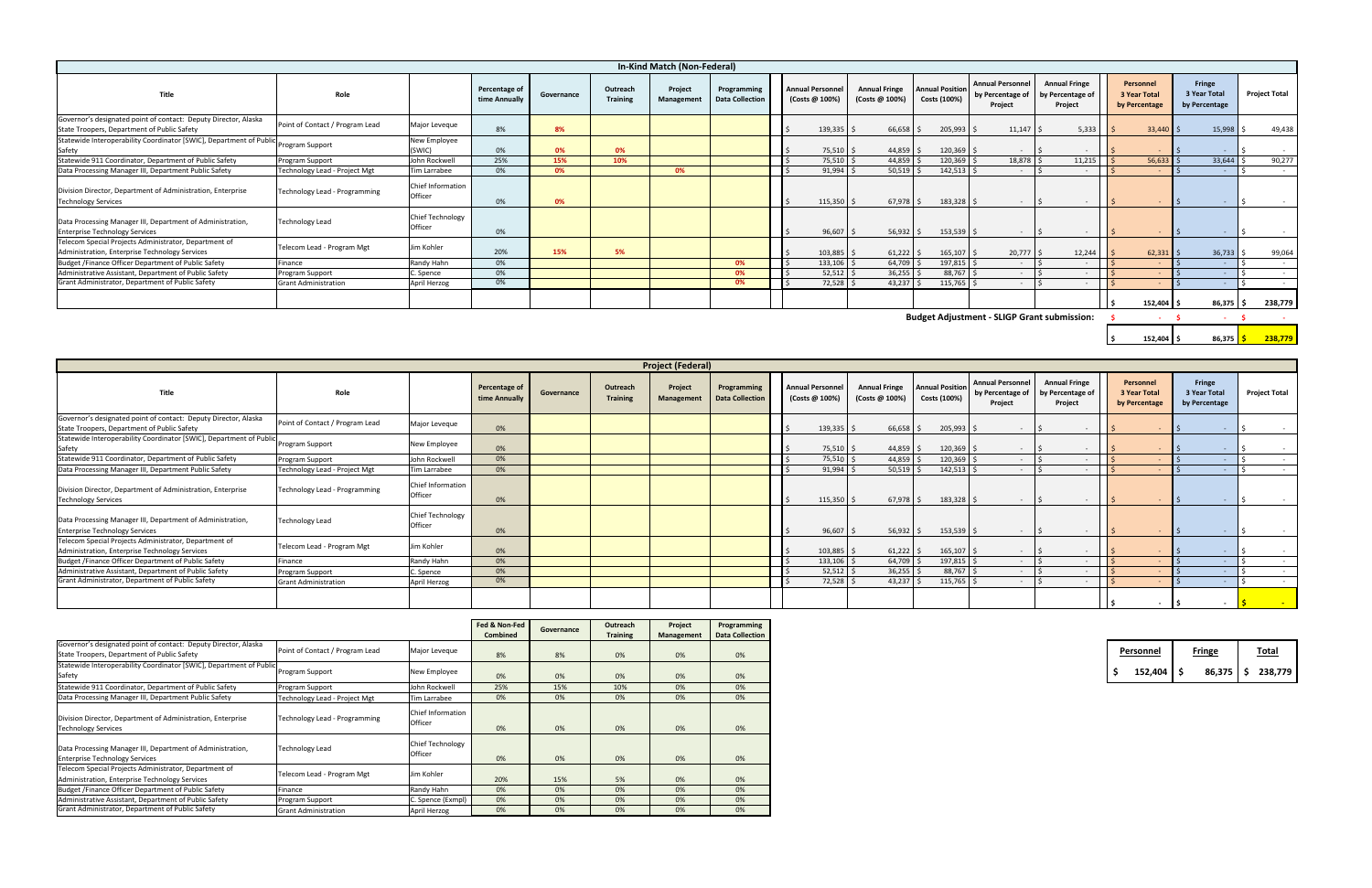| a. Personnel |                    |         | b. Fringe Benefits |         | c. Travel   |         | d. Equipment       |         | e. Supplies |           | f. Contractual |         | g. Construction |         | h. Other    |         | i. Indirect  | <b>TOTALS</b> |
|--------------|--------------------|---------|--------------------|---------|-------------|---------|--------------------|---------|-------------|-----------|----------------|---------|-----------------|---------|-------------|---------|--------------|---------------|
| Federal      | <b>Non-Federal</b> | Federal | Non-Federal        | Federal | Non-Federal | Federal | <b>Non-Federal</b> | Federal | Non-Federal | Federal   | Non-Federal    | Federal | Non-Federal     | Federal | Non-Federal | Federal | Non-Federal  |               |
|              |                    |         |                    | 122,859 |             |         |                    | 13,441  |             | 1,864,235 |                |         |                 | 5,334   |             |         |              | 2,005,869     |
|              | 152,404<br>I\$     |         | 86,375             |         | 44,111      |         |                    |         |             |           |                |         |                 |         | 2,510       |         | $216,067$ \$ | 501,467       |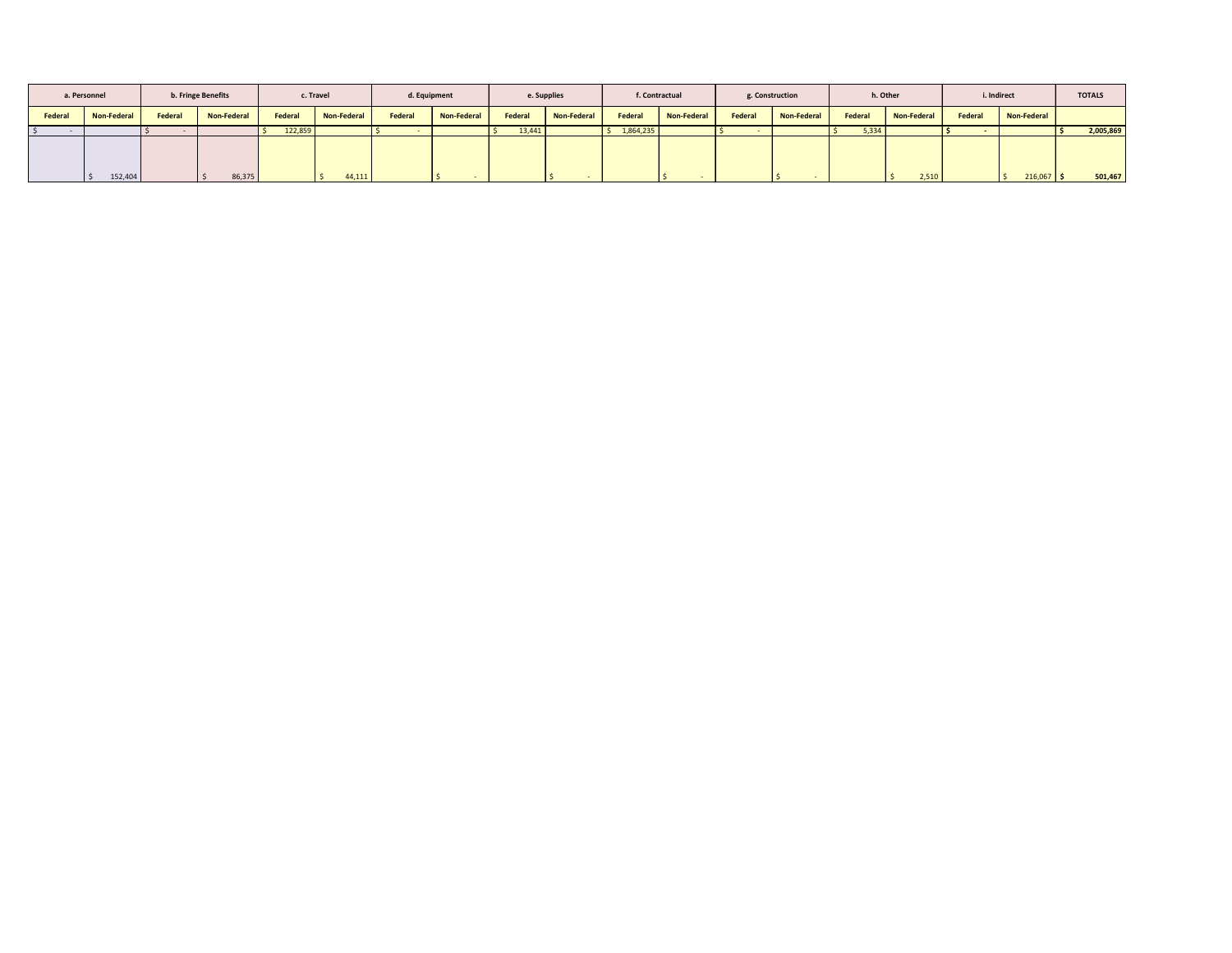#### STATE AND LOCAL UNITS OF GOVERNMENT INDIRECT COST NEGOTIATED AGREEMENT

Date: February 25,2014

State of Alaska Department of Public Safety P.O. Box 111200 Juneau, AK 99811-1200

**Filing Ref:** This replaces Negotiated Agreement dated January 10, 2013.

The indirect cost rate(s) contained herein is for use in grants and contracts with the U. S. Department of Justice and other Federal agencies to which 2 CFR 225 (former OMB Circular A-87) applies, subject to the limitations contained in Section II, of this agreement.

#### SECTION I: RATES

|             |       | <b>Effective Period</b> |         |        |           | Applicable   |
|-------------|-------|-------------------------|---------|--------|-----------|--------------|
| Type        |       | From                    | To.     | *Rate  | Locations | to           |
| Fixed (FCF) |       | 7/01/08                 | 6/30/09 | 11.32% | All       | All Programs |
| Fixed (FCF) |       | 7/01/09                 | 6/30/10 | 10.01% | All       | All Programs |
| Fixed (FCF) |       | 7/01/10                 | 6/30/11 | 8.71%  | All       | All Programs |
| Fixed (FCF) |       | 7/01/11                 | 6/30/12 | 9.83%  | A11       | All Programs |
| Fixed (FCF) |       | 7/01/12                 | 6/30/13 | 10.64% | All       | All Programs |
| Fixed       | (FCF) | 7/01/13                 | 6/30/14 | 9.55%  | Al 1      | All Programs |
| Fixed       | (FCF) | 7/01/14                 | 6/30/15 | 9.43%  | All       | All Programs |

**\*Base:** Total direct salaries and applicable fringe benefits.

**Treatment of Fringe Benefits:** Fringe benefits applicable to direct salaries and wages are treated as direct costs.

**Name:**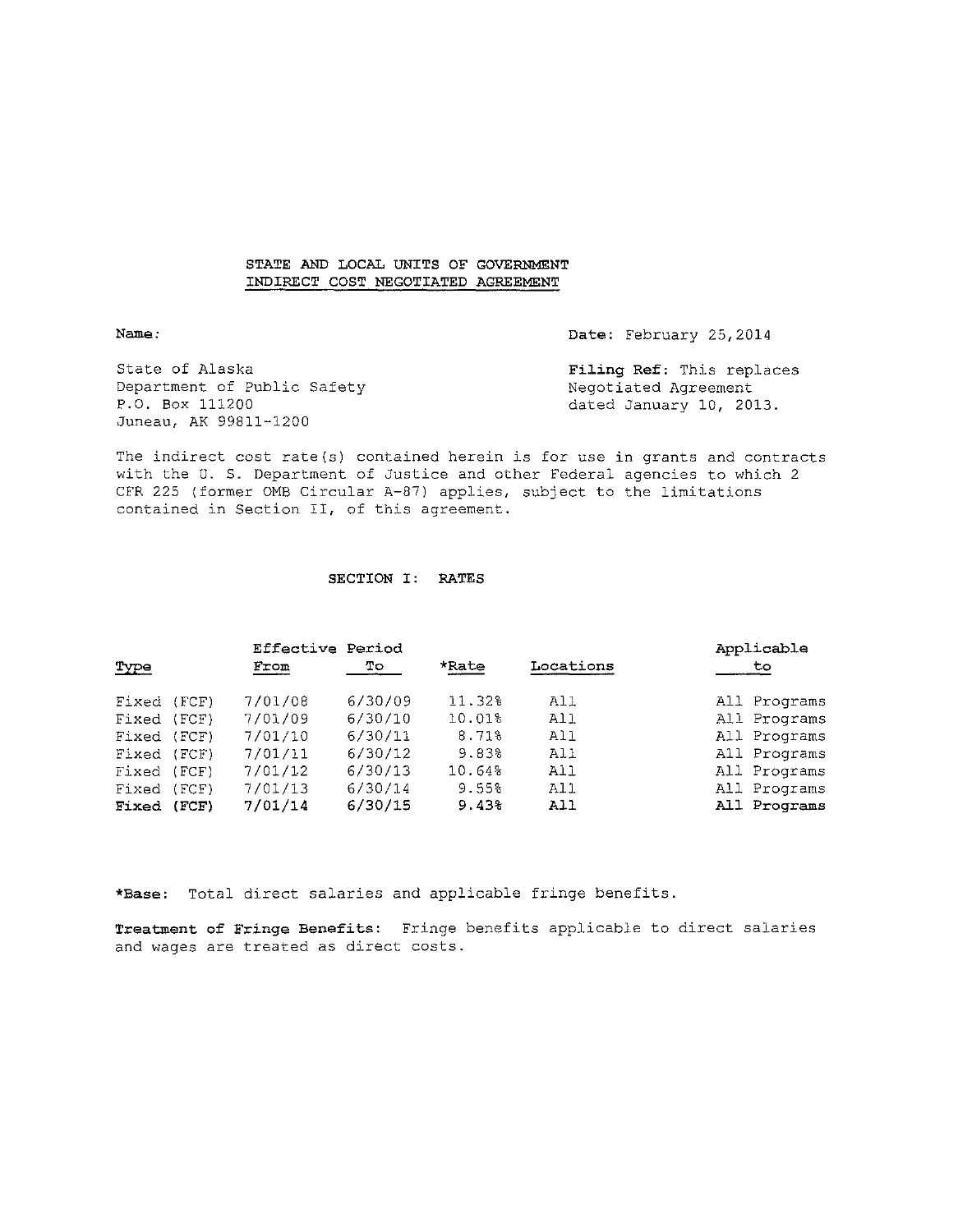#### SECTION II: GENERAL

- A. **LIMITATIONS:** Use of the rate(s) contained in this agreement is subject to any statutory or administrative limitations and is applicable to a given grant or contract only to the extent that funds are available. Acceptance of the rate(s) agreed to herein is predicated upon the conditions: (1) that no costs other than those incurred by the grantee/ contractor via an approved Central Service Cost Allocation Plan were included in its indirect cost pool as finally accepted and that such incurred costs are legal obligations of the grantee/contractor and allowable under the governing cost principles; (2) that the same costs have been treated as indirect costs have not been claimed as direct costs; (3} that similar types of costs have been accorded consistent treatment; and  $(4)$  that the information provided by the grantee/contractor which was used as a basis for acceptance of the rate(s} agreed to herein is not subsequently found to be materially inaccurate.
- **B. AUDIT:** Adjustments to amounts resulting from audit of the cost allocation plan upon which the negotiation of this agreement was based will be compensated for in a subsequent negotiation.
- C. **CHANGES:** If a fixed or predetermined rate(s) is contained in this agreement, it is based on the organizational structure and the accounting system in effect at the time the proposal was submitted. Changes in the organizational structure or changes in the method of accounting for costs which affect the amount of reimbursement resulting from use of the rate(s) in this agreement, require the prior approval of the authorized representative of the U. S. Department of Justice. Failure to obtain such approval may result in subsequent audit disallowances.
- D. FIXED RATE(S): The fixed rate(s) contained in this agreement is based upon estimate of the costs which will be incurred during the period for which the rate applies. When the actual costs for such period have been determined, an adjustment will be made in a subsequent negotiation to compensate for the difference between that cost used to establish the fixed rate and that which would have been used were the actual costs known at the time.
- E. NOTIFICATION TO FEDERAL AGENCIES: Copies of this document may be provided to other Federal offices as a means of notifying them of the agreement contained herein.
- F. **SPECIAL REMARKS:** Federal programs currently reimbursing indirect costs to this Department/Agency by means other than the rate(s) cited in this agreement should be credited for such costs and the applicable rate cited herein applies to the appropriate base to identify the proper amount of indirect costs allocated to the program.